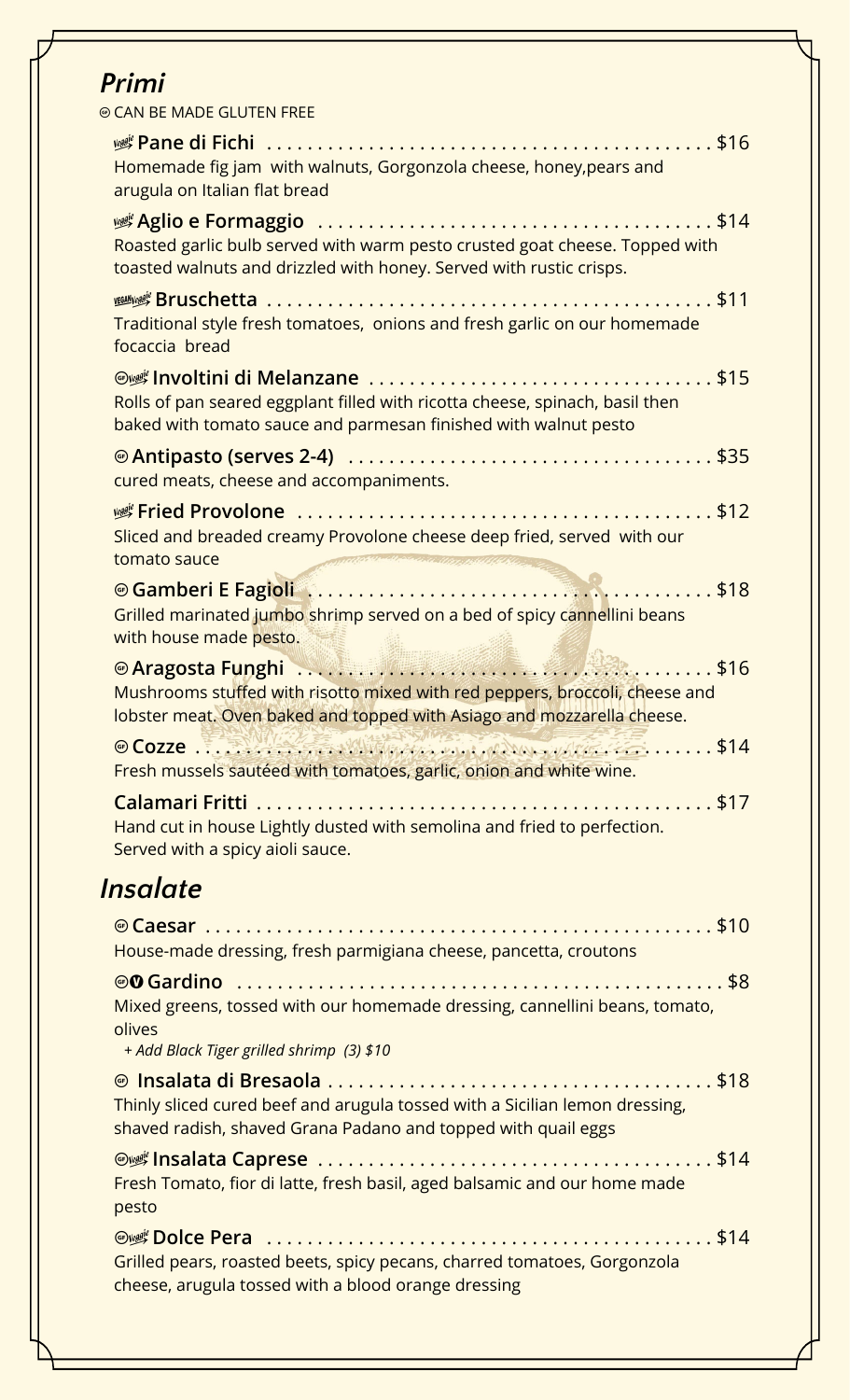| <b>Le Pasta</b>                                                                                                                                                                                                                                                                                                                                                                                   |
|---------------------------------------------------------------------------------------------------------------------------------------------------------------------------------------------------------------------------------------------------------------------------------------------------------------------------------------------------------------------------------------------------|
| OUR PASTA IS ALL MADE IN HOUSE AND IS SERVED AL DENTE. SUBSTITUTE GNOCCHI<br>ADD \$3.50.                                                                                                                                                                                                                                                                                                          |
| @ CAN BE MADE GLUTEN FREE BY SUBSTITUTING FOR GLUTEN FREE PASTA. \$1.50                                                                                                                                                                                                                                                                                                                           |
| Homemade gnocchi tossed with Gorgonzola cheeses sauce, pancetta and<br>sun-dried tomatoes.                                                                                                                                                                                                                                                                                                        |
| House made spinach and ricotta cheese ravioli tossed with our sage tomato<br>Gorgonzola cream sauce with crispy pancetta.                                                                                                                                                                                                                                                                         |
| House rolled portabella stuffed cannelloni, oven baked and topped in a Truffle<br>mushroom-cream reduction sauce. With table side fresh truffles.                                                                                                                                                                                                                                                 |
| Layers of breaded eggplant, tomato sauce, mozzarella cheese and our<br>homemade pesto. Served with pasta or potatoes and fresh vegetables.                                                                                                                                                                                                                                                        |
| Fresh house made lemon pepper fettuccine tossed with grilled jumbo<br>shrimp, fresh tomatoes, basil, fior di latte, in a light garlic wine sauce.                                                                                                                                                                                                                                                 |
| A creamy traditional Sicilian sauce made with ricotta cheese and pistachios,<br>sweet sausage, peas, rapini tossed with fettuccine made from peas                                                                                                                                                                                                                                                 |
| and the contract of the contract of the contract of the contract of the contract of the contract of the contract of the contract of the contract of the contract of the contract of the contract of the contract of the contra<br>Lobster and crab in a garlic Alfredo sauce with spinach and roasted red<br>peppers on house-made fettuccine. We will be a width to the<br>- 243 275 275 BARBARY |
| Shrimp, crab, sea scallops, mussels and clams in a creamy rose reduction<br>sauce with house-made fettuccine.                                                                                                                                                                                                                                                                                     |
| Fresh squid ink Pasta with clams, mussels, scallops, jumbo shrimp and squid<br>cooked in a lemon white wine sauce with a hint of chillies.                                                                                                                                                                                                                                                        |
| Tender boar slowly stewed with tomatoes, Chianti and herbs served on a bed<br>of pappardelle with a hint of black truffle                                                                                                                                                                                                                                                                         |
| House-made meatballs (beef, pork, veal) with our house-made tomato sauce<br>and spaghetti.                                                                                                                                                                                                                                                                                                        |
| A Valley tradition with meat and three kinds of cheese.                                                                                                                                                                                                                                                                                                                                           |
| One-half order of veal or chicken Parmesan, one half order of lasagne, and<br>fettuccine Alfredo.                                                                                                                                                                                                                                                                                                 |